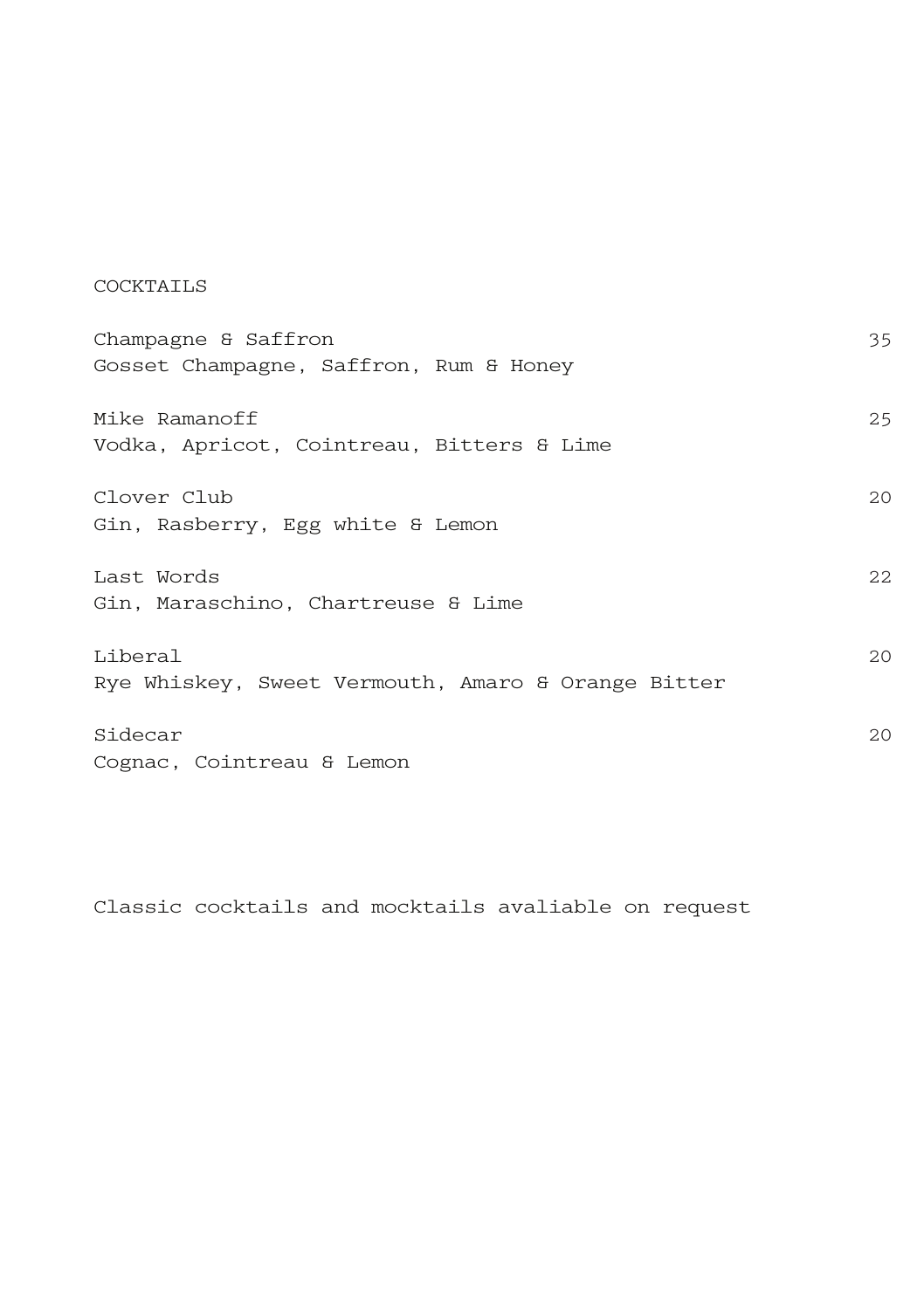APERITIVO CAMPARI

| Garibaldi                                        | 18 |
|--------------------------------------------------|----|
| Orange & Campari                                 |    |
|                                                  |    |
| Campari Shakerato                                | 14 |
| Campari, Dash of Sugar Syrup then shaken         |    |
|                                                  |    |
| Americano                                        | 15 |
| Camapari, Cinzano Rosso Vermouth & Soda          |    |
|                                                  |    |
| Bicicletta                                       | 18 |
| Campari, White Wine & Soda                       |    |
|                                                  |    |
| Barolo Negroni                                   | 30 |
| Pio Cesare Barolo Chinato, Campari & Bulldog Gin |    |
|                                                  |    |
| Milano - Torino                                  | 18 |
| Campari & Torino Vermouth                        |    |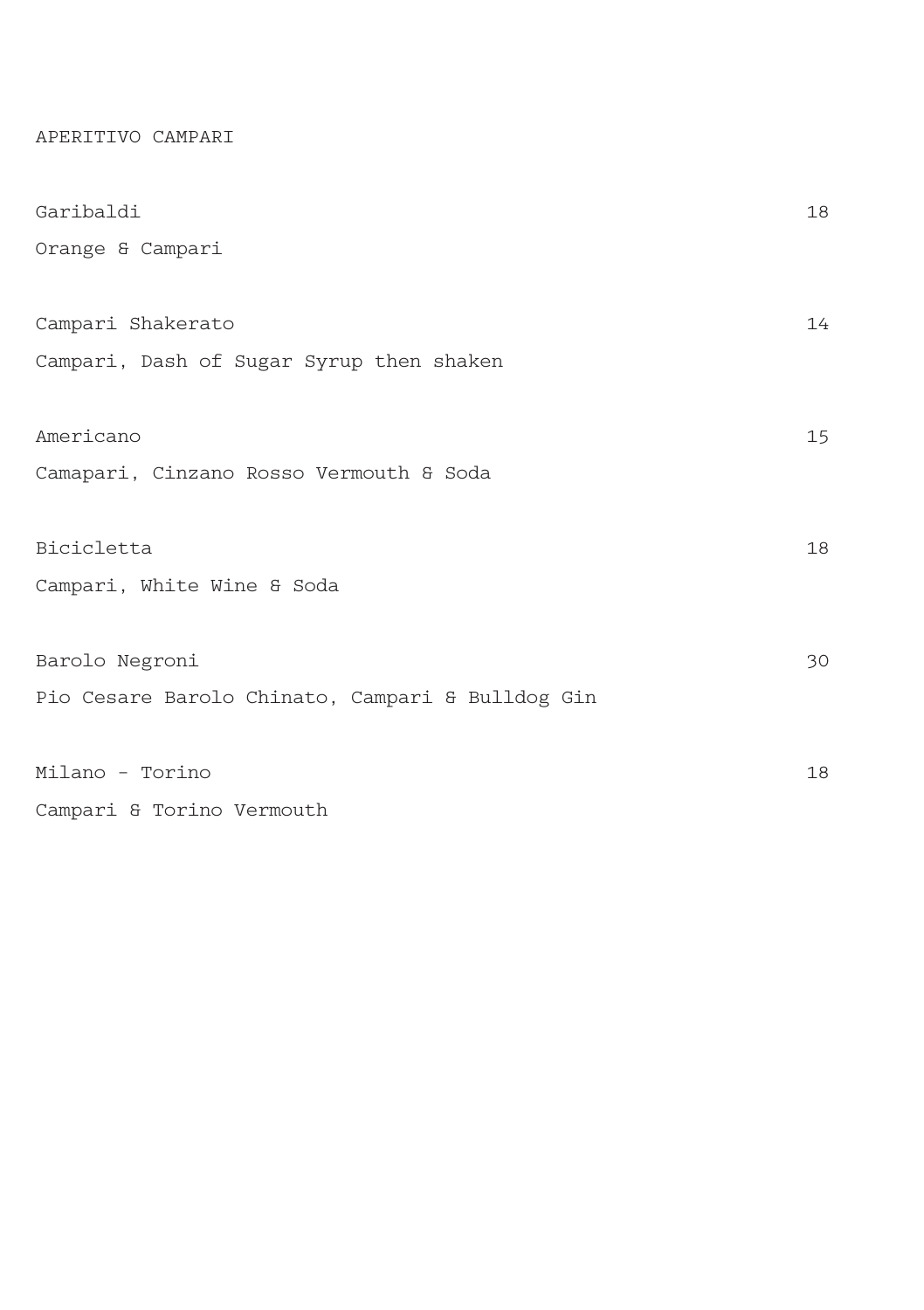## GIN

| Four Pillars 'Rare Dry', Healesville Victoria    | 13 |
|--------------------------------------------------|----|
| Melbourne Gin Company, Melbourne Victoria        | 13 |
| Little Lon Inner City Distillery                 |    |
| Proudfoot, CBD Melbourne                         | 14 |
| Little Miss Yoko, CBD Melbourne                  | 18 |
| Dutchy Thomas, CBD Melbourne                     | 16 |
| Ginger Mick, CBD Melbourne                       | 13 |
|                                                  |    |
| Malfy 'Originale', Moncalieri Piemonte           | 14 |
| Rivo, Lombardia Italy                            | 16 |
| Argalà Al Genepy, Cuneo Piemonte                 | 22 |
| Bulldog, London UK                               | 11 |
| Beefeater, London UK                             | 13 |
| Bombay Sapphire, London UK                       | 13 |
| Martin Millers, UK/Iceland                       | 14 |
| Tanqueray, Fife Scotland                         | 13 |
| Hendrick's, Girvan Scotland                      | 16 |
| Monkey 47, Schwarzwald Baden-Württemberg Germany | 18 |
|                                                  |    |
| <b>VODKA</b>                                     |    |
| Skyy San Francisco, U.S.A.                       | 12 |
| Ketel One, Schiedam Netherlands                  | 13 |
| Ciroc, Chevanceau France                         | 18 |
| Grey Goose, Cognac France                        | 17 |
|                                                  |    |
| Tequila                                          |    |
| Espolon Blanco, Jalisco Mexico                   | 11 |
| Espolon Reposado, Jalisco Mexico                 | 12 |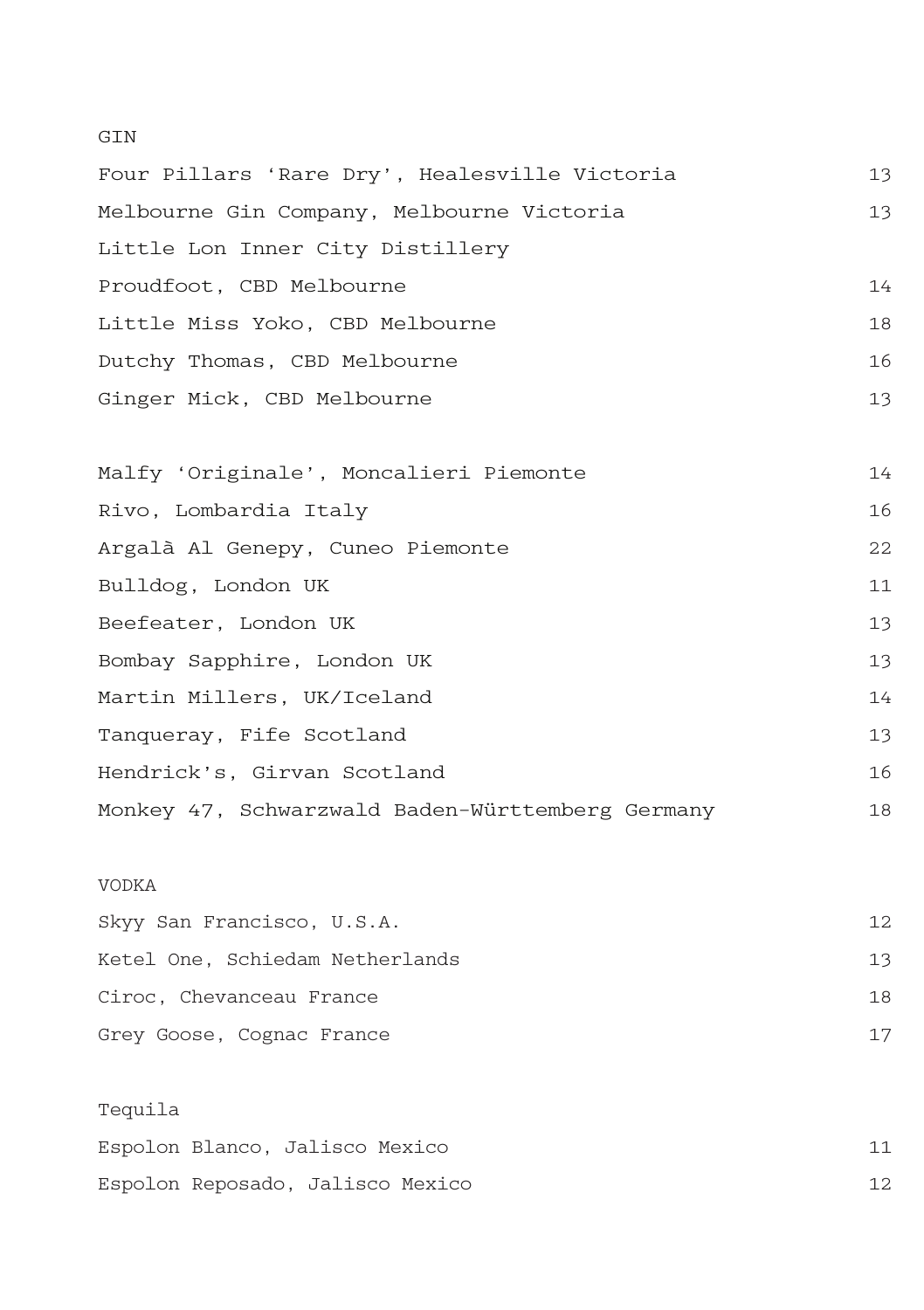# APERITIVO

#### VERMOUTH

| Campanella Dry, Yarra Valley Victoria                    | 9  |
|----------------------------------------------------------|----|
| Adelaide Hills Distillery Dry, Mclaren Vale SA           | 10 |
| Cinzano 'Extra Dry', Piemonte Italy                      | 9  |
| Cinzano '1757 Vermouth Bianco di Torino', Piemonte italy | 11 |
| Rosso Antico, Emilia Romagna Italy                       | 8  |
| Cinzano 'Rosso', Piemonte italy                          | 9  |
| Cinzano '1757 Vermouth Rosso di Torino', Piemonte italy  | 11 |
| Del Professore 'Classico', Piemonte Italy                | 12 |
| Punt e Mes, Piemonte Italy                               | 13 |
| Antica 'Torino', Piemonte Italy                          | 20 |
| Barolo Chinato 'Pio Cesare', Piemonte Italy              | 21 |
| Lillet Blanc, Bordeaux France                            | 14 |
| Lillet Rose, Bordeaux France                             | 14 |
|                                                          |    |

# BITTERS

| Aperol, Lombardia Italy  |   |
|--------------------------|---|
| Campari, Lombardia Italy | 9 |
| Dubonnet, Paris France   | 9 |
| Pimms, London UK         | 9 |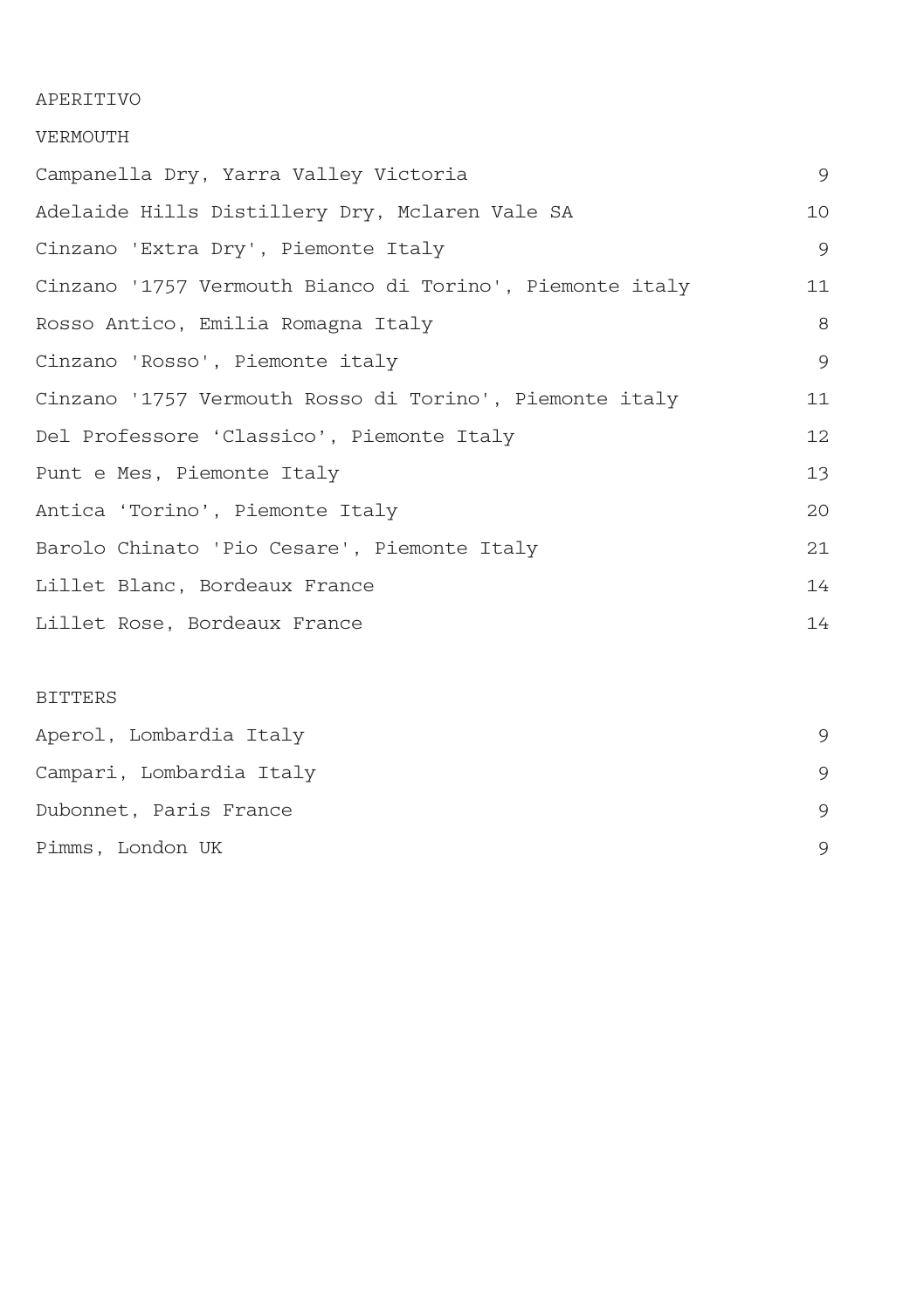| BIRRA E SIDRO                                         |    |
|-------------------------------------------------------|----|
| Napoleone & Co Pear, Yarra Valley Victoria            | 10 |
| Sidro Del Bosco Apple, Italy                          | 11 |
|                                                       |    |
| Peroni 'Libera' Zero Alcohol, Italy                   | 6  |
| Otway Prickly Moses Light, Victoria                   | 8  |
|                                                       |    |
| Hargreaves Hill ESB, Victoria                         | 10 |
| Birra Antoniana IPA, Italy                            | 14 |
| Bridge Road Brewers Birra Grossi Golden Ale, Victoria | 11 |
| Birrificio dei Castelli 'Italicum' Blond Ale Italy    | 11 |
| Peroni Nastro Lager, Italy                            | 11 |
| Menabrea Lager, Italy                                 | 12 |
| Urquell Pilsner, Czech Republic                       | 12 |
| San Gabriel Birra Bionda 500ml, Italy                 | 23 |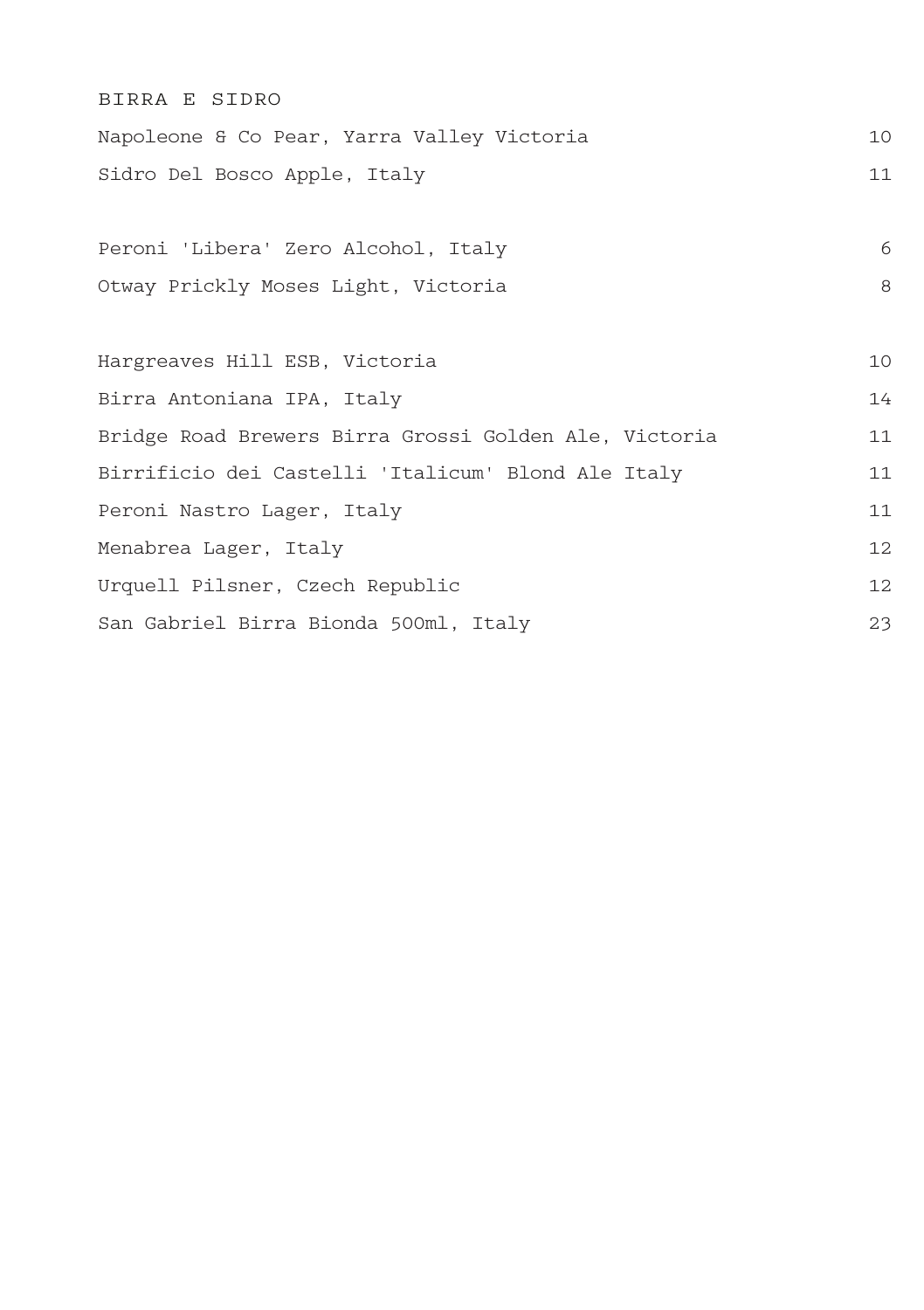### VINO AL BICCHIERE

GLS

| NV Ziro Prosecco, Veneto Italy                         | 15  |
|--------------------------------------------------------|-----|
| NV Ca Del Bosco 'Cuvee Prestige' Brut, Lombardia Italy | 30. |
| NV Gosset 'Grande Reserve' Brut, Champagne France      | 35. |

GLS/Carafe

150ml/500ml

| 2021 Llyod Picpoul, Adelaide Hills South Australia             | 17/55 |
|----------------------------------------------------------------|-------|
| 2018 GARUM by Voyager Sauvignon/Semillon, Margaret R. WA 15/47 |       |
| 2020 Pieropan Classico Garganega Soave, Veneto Italy           | 17/55 |
| 2020 C. Produttori Cormons Pinot Grigio, Friuli Italy          | 15/47 |
| 2020 Collefrisio Pecorino Terre Di Chieti, Abruzzo Italy       | 16/50 |
| 2020 Cincinnato 'Pantaleo' Greco, Lazio Italy                  | 16/50 |
| 2019 Onnanon Chardonnay, Mornington Victoria                   | 19/59 |
| 2019 Umani Ronchi 'Montipigano' Trebbiano, Abruzzo Italy       | 14/45 |

2021 Yerinberg Rose' Cabernet/Shiraz, Yarra Valley Victoria 17/55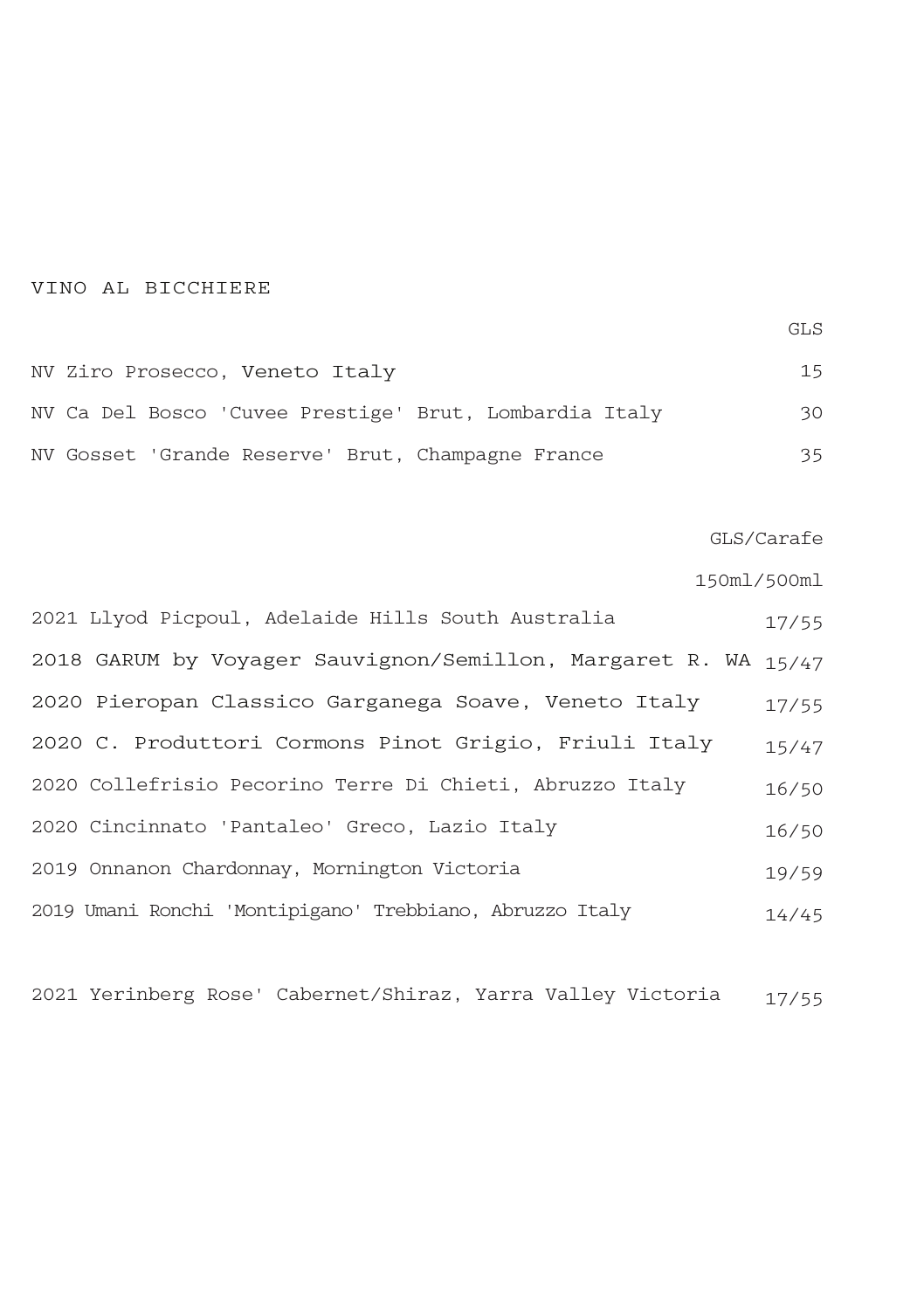GLS/Carafe

150ml/500ml

2018 Mooroduc Estate Pinot Noir, Mornington Victoria 2020 Prunotto Dolcetto d'Alba, Piemonte Italy 2017 Dogliotti 'Sfacciato' Monferrato Nebbiolo, Piemonte Italy 18/58 2020 Fiore Chianti Sangiovese, Tuscany Italy 2019 Umani Ronchi 'Montipigano' Montepulciano, Abruzzo Italy 2019 Gino Pedrotti Schiava, Trentino Italy 2017 Escoda Sanahuja 'nas des gegant' Merlot, Catalunya Spain 2020 Demi By Syrahmi Shiraz, Heathcote Victoria 17/55 16/50 15/47 14/45 19/60 15/47 16/49

GLS

2020 Elio Perrone 'Sourgal' Moscato d'Asti, Piemonte Italy 2012 San Felice 'Belcaro' Vin Santo Trebbiano Tuscany, Italy 2015 Ch. 'Lions Suduiraut' Sauternes Semillon Bordeaux, France 18 29 28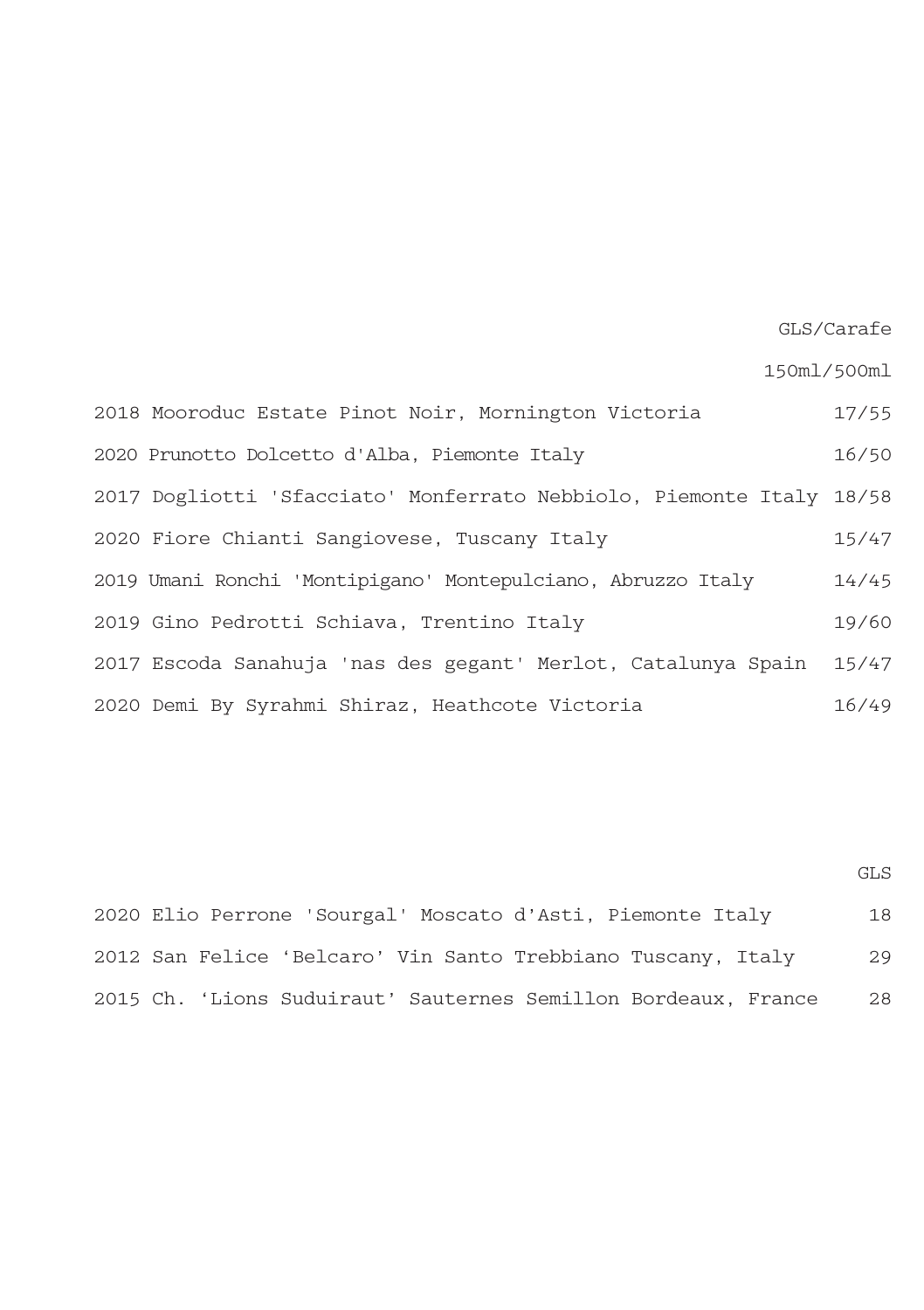#### SPUMANTE

NV Ziro Prosecco Garganega, Veneto Italy NV Ca Del Bosco 'Cuvee Prestige' Brut, Lombardia Italy NV Gosset 'Grande Reserve' Brut, Aÿ France 2020 Voyager 'Project' Sparkling Chenin Blanc, Margaret River WA 70 180 210 95

#### VINO BIANCO

2021 Llyod Picpoul du Pinet, Adelaide Hills South Australia 2017 Egon Müller 'Scharzhofberger' Riesling Mosel Germany 2019 Lava Falanghina del Beneventano, Campania Italy 2018 C. Produttori Cormons Pinot Grigio, Friuli Italy 2020 Pizzini 'Villa Fresco'Pinot Grigio Blend, King V. Victoria 2017 Institute Agricole Petite Arvine, Valle Aosta Italy 2021 Pieropan Classico Garganega Soave, Veneto Italy 2018 GARUM by Voyager Estate Sauvignon Blend, Margaret River WA 2021 Auntsfield Estate 'Single Vineyard' Hawke's Bay NZ 2019 Prinicipi di Spadafora Catarratto, Sicily Italy 2020 Tenuta La Chiusa 'Elba Bianco' Vermentino, Tuscany Italy 2020 Cincinnato 'Pantaleo' Greco, Lazio Italy 2020 Intrepido 'Jakot' Friulano, Morington Victoria 2020 Collefrisio Pecorino Terre Di Chieti, Abruzzo Italy 2020 Selva Capuzza 'San Vigilio' Lugana, Lombardia Italy 2015 Ca' dei Frati 'Brolettino' Lugana, Lombardia Italy 2019 Castro Martin Albariño, Rías Baixas Spain 2016 Marc Bredif Vouvray Chenin Blanc, Loire Valley France 2020 Minimum Chardonnay, Goulburn Valley Victoria 2019 Onnanon Chardonnay, Mornington Victoria 2019 Umani Ronchi 'Montipigano' Trebbiano, Abruzzo Italy 2020 Louis Pere 'Pablo Picasso' Chardonnay, Macon France 2013 D. Roulot 'Clos Bouchères'1er Cru Chardonnay, Beaune Fr 111085 380 90 75 45 120 85 70  $100$ 85 70 80 75 80 90 125 95 110 75 95 65 100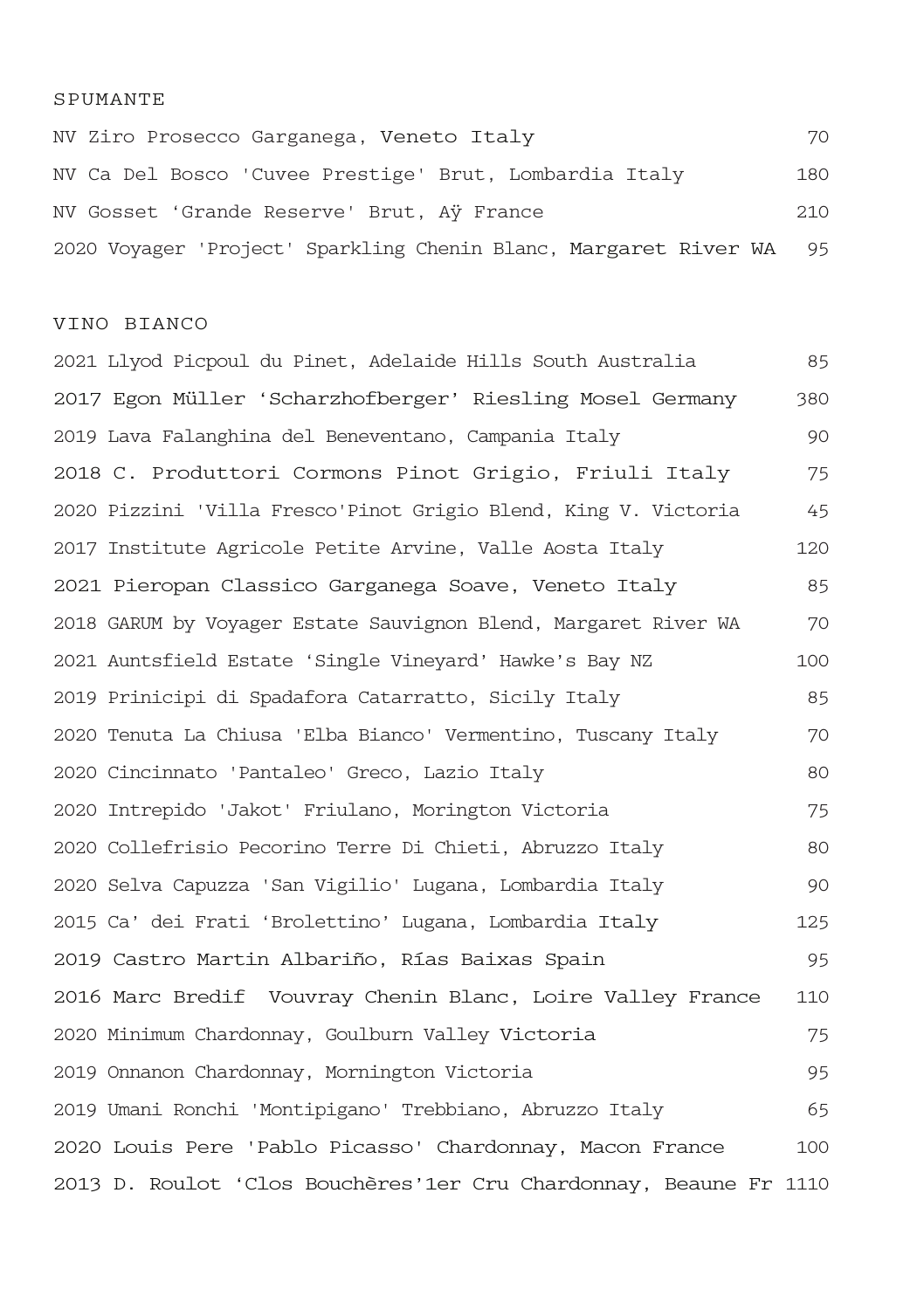## ROSÉ

2020 Selva Capuzza 'San Donino' Gropello Blend, Lombardia Italy 85 2018 Podere Pradarolo 'Velius Rosato' Barbera, Tuscany Italy 2019 Yerinberg Rose' Cabernet/Shiraz, Yarra Valley Victoria 2020 Chateau de L' Aumerade 'Cru Classe' GCS, Provence France 110  $80$ 90

#### VINO ROSSO

2018 Mooroduc Estate Pinot Noir, Yarra Valley Victoria 2015 D. Ponsot Cru 'Cuvée du Bourdon' Pinot Noir, Burgundy France 2019 Jane Eyre 'Fleurie' Gamay, Beaujoulais France 2017 Dogliotti 'Sfacciato' Monferrato Nebbiolo, Piemonte Italy 2012 E. Altare 'Arborina' Barolo La Morra, Nebbiolo Piemonte Italy 2019 Domenica Nebbiolo, Beechworth Victoria 2020 Prunotto Dolcetto d'Alba, Piemonte Italy 2017 Selva Capuzza 'H. Dunant' Barbera Blend, Lombardia Italy 2019 Umani Ronchi 'Montipigano' Montepulciano, Abruzzo Italy 2017 Escoda Sanahuja 'nas des gegant' Merlot, Catalunya Spain 2017 Nicosia 'Vulka'Nerello Mascalese, Sicily Italy 2018 Velenosi 'Quercia Antica' Lacrima Morro d'Alba, Marche Italy 2018 Pizzini 'Villa Fresco' Sangiovese, King Valley SA 2020 Minimum 'San Selvaggio' Sangiovese Goulburn Valley,Victoria 2020 Fiore Chianti Sangiovese, Tuscany Italy 2021 Kay Brothers 'Nero' Nero d'Avola, McLaren Vale SA 2015 Viviani Amarone Corvina Blend, Veneto Italy 2019 Gino Pedrotti Schiava, Trentino Italy 2019 GARUM by Voyager E. Cabernet Sauvignon/Merlot, Margaret R. WA 2020 Demi By Syrahmi Shiraz, Heathcote Victoria 2016 Bendigo Estate 'Gold Nugget'Shiraz, Bendigo Victoria 2014 Torbreck 'Run Rig' Shiraz/Viognier, Barossa Valley SA Full Wine List Available on Request 85 1690 150 85 640 130 80 95 65 75 75 75 45 75 70 100 250 90 85 85 60 720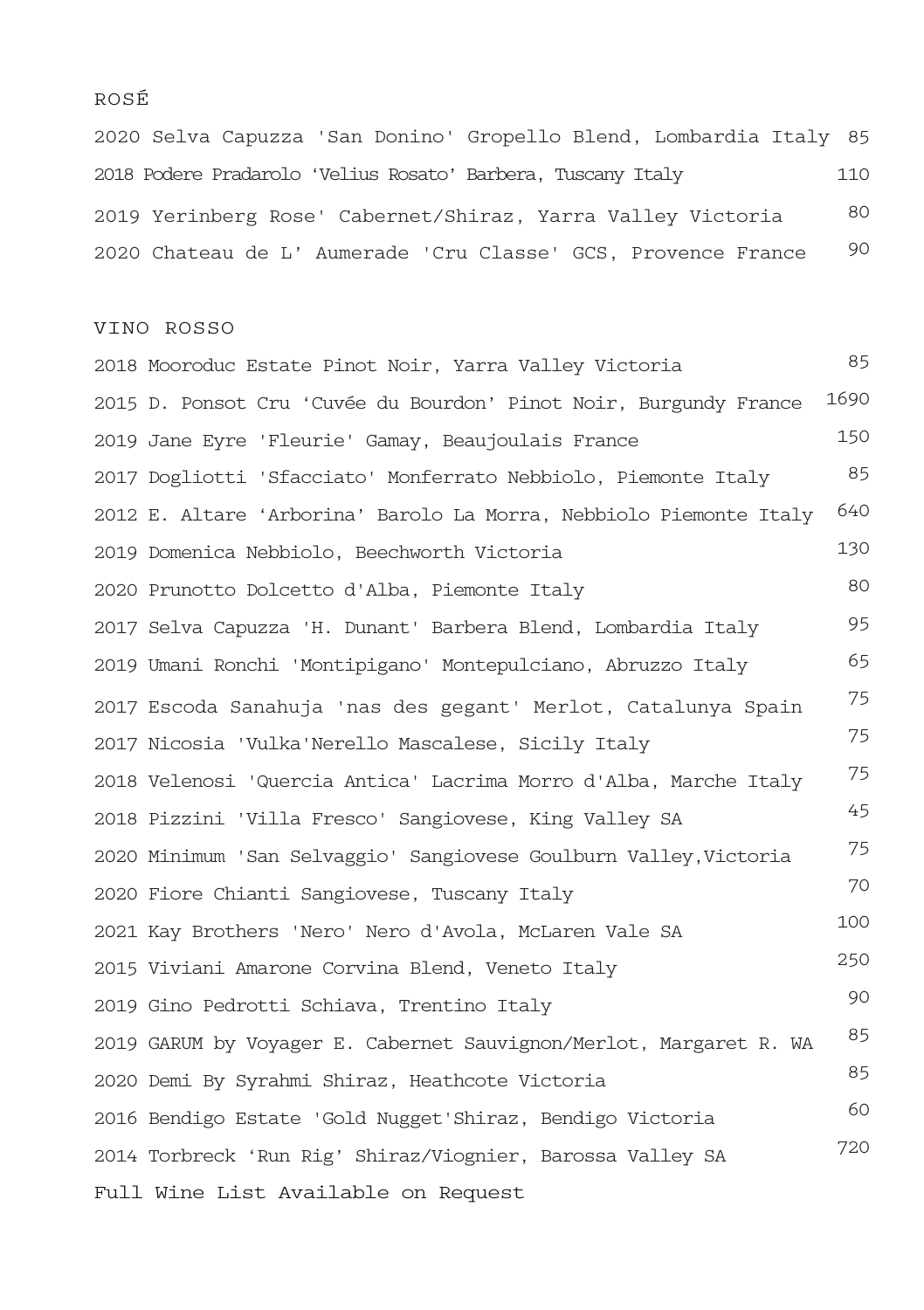# VINO DOLCE

2020 Elio Perrone 'Sourgal' Moscato d'Asti, Piemonte Italy 2012 San Felice 'Belcaro' Vin Santo Trebbiano, Tuscany Italy 2015 Ch. 'Lions Suduiraut' Sauternes Semillon, Bordeaux France 85 230 200

### VINI FORTIFICATI

| 2016 Rockford 'VP' Shiraz, SA | 2.2. |
|-------------------------------|------|
| Penfolds Grandfather, SA      | 2.1  |
| Campbell's Topaque, Victoria  | 12.  |
| Campbell's Muscat, Victoria   | 12.  |

# DIGESTIVI

| Cynar, Italy                    | 9  |
|---------------------------------|----|
| Averna, Italy                   | 11 |
| Montenegro, Italy               | 11 |
| Fernet Branca, Italy            | 13 |
| Nonino Amaro, Italy             | 15 |
| Rucolino, Italy                 | 24 |
| Alpe Genepy, Italy              | 20 |
| Silvio Carta Mirto Sardo, Italy | 18 |
|                                 |    |

## RUM/RHUM

| Mount Gay 'Eclipse', Barbados            | 10  |
|------------------------------------------|-----|
| Diplomatico Reserva Exclusiva, Venezuela | 19  |
| Stolen Spiced Dark, Trinidad & Tobago    | 12  |
| Plantation, Panama                       | 2.1 |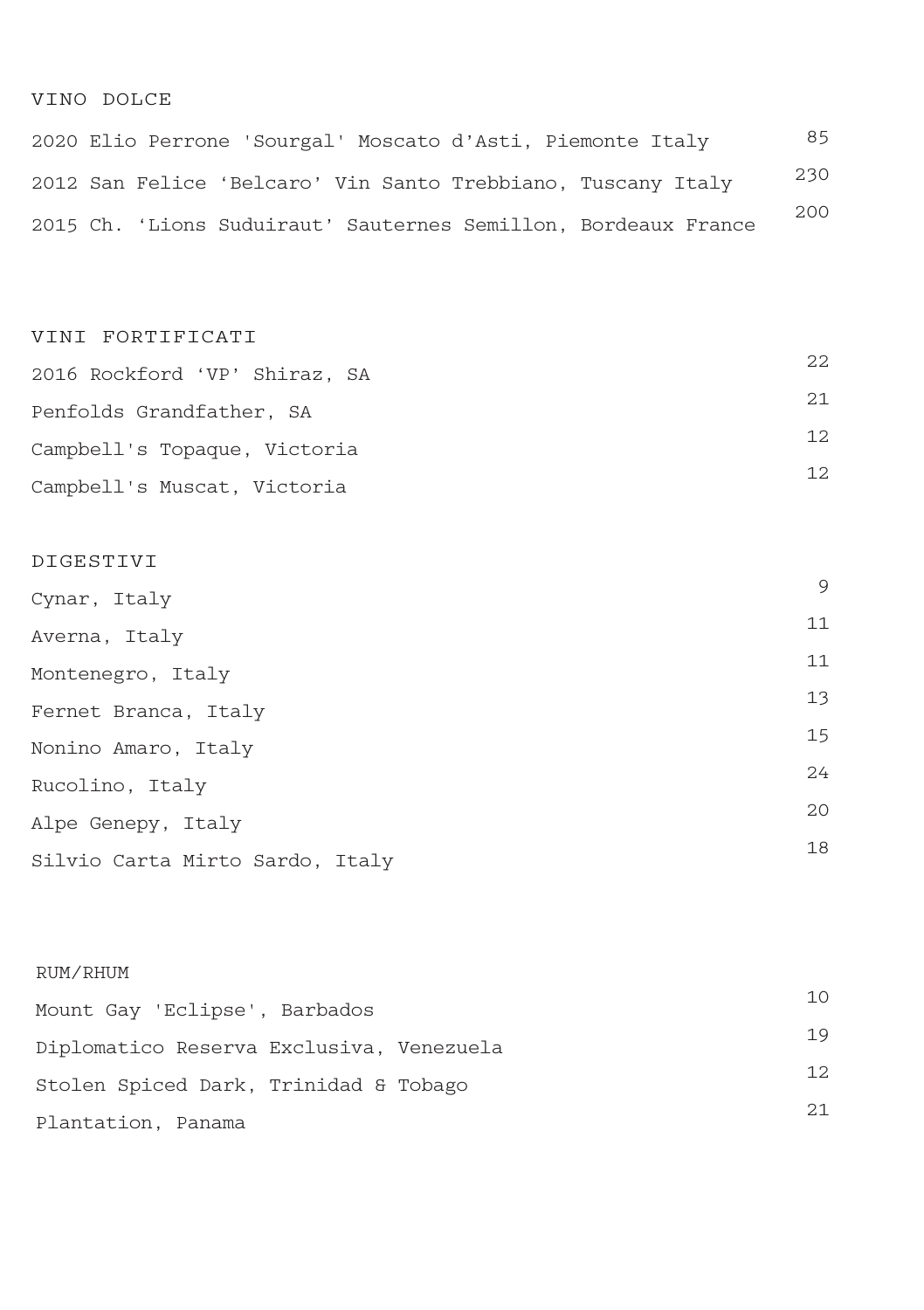# GRAPPA E ACQUAVITE

Luigi Francoli Moscato, Piemonte Italy Andrea da Ponte Prosecco, Veneto Italy Eligo dell'Ornellaia Riserva Verdot, Tuscany Italy Bertrand Marc D'alsace Gewurztraminer, France 13 29 31 41

#### COGNAC

| Hennessy V.S.O.P, France                                        | 2.1 |
|-----------------------------------------------------------------|-----|
| Hennessy X.O., France                                           | 51  |
| Camus 'Ile del Re', Fine Island France                          | 39  |
| Paul Giraud X.O. 1er Cru Grande, Champagne France               | 41  |
| 1994 Jean Fillioux 'Millesime' 1er Cru Grande, Champagne France | 43  |

### ARMAGNAC & CALVADOS

| Delord 'VSOP' Bas Armagnac, France | 20  |
|------------------------------------|-----|
| Delord '1968' Bas Armagnac, France | 30  |
| Delord '1972' Bas Armagnac, France | 40  |
| 10yo Loujan Bas Armagnac, France   | 2.1 |
| 8yo Roger Groult Calvados, France  | 2.1 |

#### WHISKY/WHISKEY

Hudson Baby Bourbon, USA Glen Grant 10yo, Speyside Scotland Old Pulteney 12yo, Wick Scotland Talisker 10yo, Skye Scotland Lagavulin 8yo Islay, Scotland Caol Ila 12yo Islay, Scotland Macallan 12yo 'Triple Cask Matured' Highland, Scotland Clynelish 14yo Highland, Scotland 24 12 18 18 18 20 20 16